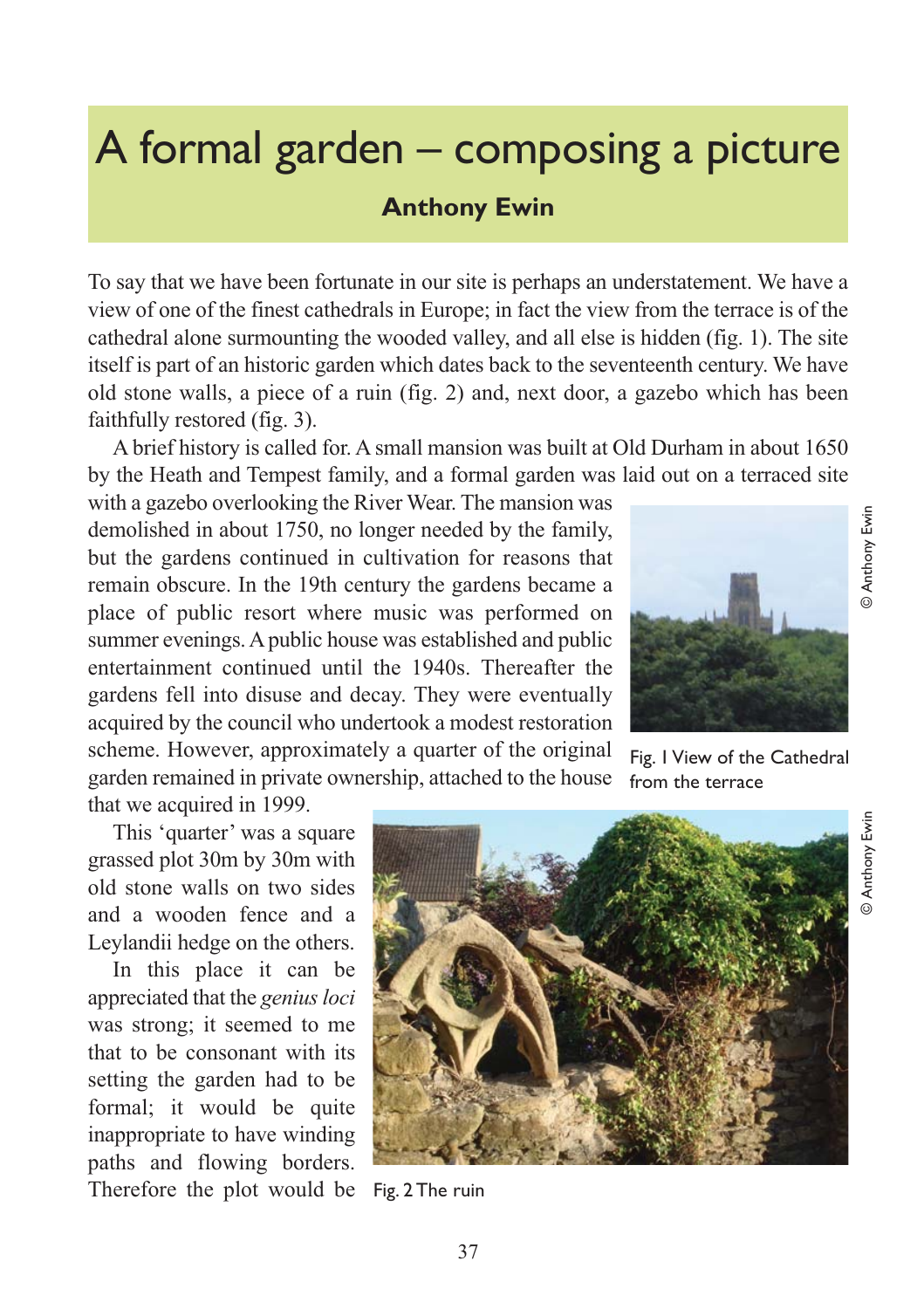divided into quarters, also square. This would reflect the fact that the garden is one quarter of the whole of Old Durham Gardens. Each quarter would be enclosed by yew hedges. The wooden fence would be replaced by a stone wall and the Leylandii by yew. There would be a central axis with a circular pool in the centre of the garden and a terrace at the far end to take advantage of the view.

I drew up a detailed design brief and commissioned a garden designer, Barbara Beaven, who prepared drawings for the hard landscaping. Each quarter had a different but formal design (see the plan opposite). A contractor built the walls, terrace and pool, and laid the sandstone paving, which was prodigious in extent. All the paths are comfortably wide at 1.2m, with a ramp to the terrace and no steps so that all areas are accessible for wheelchairs and wheelbarrows. There is no grass, but consequently a lot of planting. The four separated quarters provided the opportunity to have discrete colour schemes. I had visited Sissinghurst many times and this was my inspiration, in particular the hot garden by the cottage, and the purple border.

What am I attempting to create? I am trying to make a work of art in the manner of a painting. It has a frame – the yew hedging – to provide background but not to distract from the composition; it is a plain frame, not a gilded one. However, unlike a picture it has innumerable viewpoints, including looking at the arrangement from opposite sides, which makes the act and the art of composition much more complex. It should look good from all angles.

A painter uses colours; a gardener uses plants. Of course, if the plants are simply colours then the composition becomes a tedious carpet-bedding scheme; or it involves the use of plants that merely provide 'a splash of colour'; for example, *Forsythia* provides a crude yellow in flower and an ugly-shaped bush when not.

So the plants must be beautiful in themselves. They must have beauty of form, of leaf, of flower. There is such a range of plants that it should be unnecessary to have to sacrifice





Fig. 3 The terrace and the gazebo

one of these attributes simply to put in a particular colour. Beauty, of course, is in the eye of the beholder, and over many years I have been noting plants that I admire.

Thus the picture should consist of an assemblage of plants, each individually beautiful, but in aggregate making a pleasing and artistic composition. However, not only is there the problem of multiple viewpoints, there is also the fact that plants go out of flower and are constantly changing. It is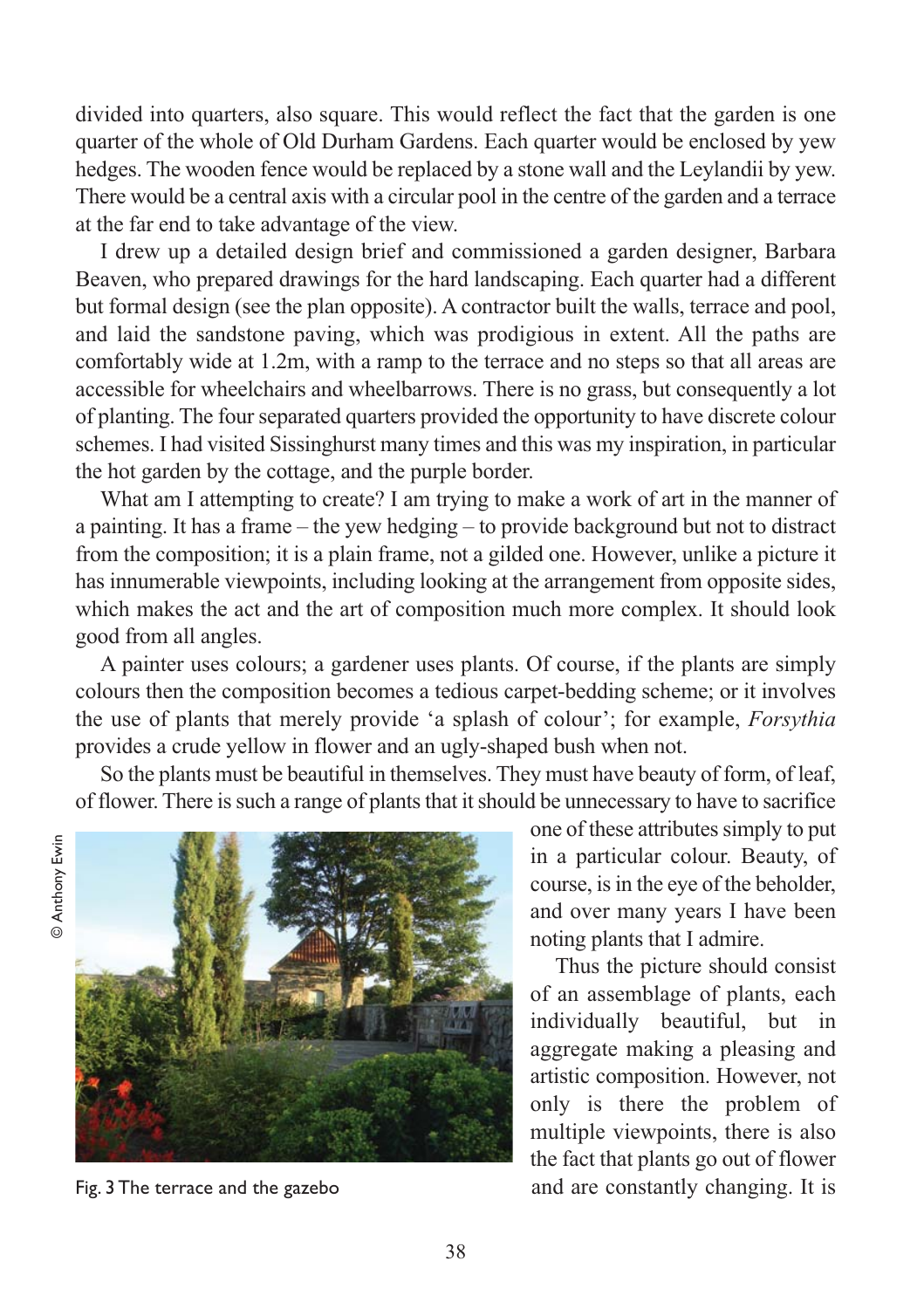therefore easier to compose a picture for a particular time; for example, Gertrude Jekyll's September Michaelmas Daisy border. But that is an extravagance of space that even I cannot afford. Nevertheless, the composition must of necessity be focused on at least a particular season. For example, my 'hot' garden, like other people's, will be focused on late July, August and September, when heleniums and other composites are flowering.

In fact I conceive of the whole of the formal garden as a summer garden, because it is away from the house and probably not somewhere to linger in the cold spring winds, let alone in winter. But a summer garden where the interest starts in May and builds to a peak in August, and is still pleasant to be in September and October. (Our autumns are often kinder than our springs.) It follows that a garden that needs to look good for the four months of June to September will have to rely on foliage as much as, if not more than, on flowers.

The four quarters follow these colour themes:

- 1. purple and grey and silver
- 2. blue, white and pale yellow
- 3. scarlet, orange and bright yellow (the hot garden)
- 4. pink and crimson

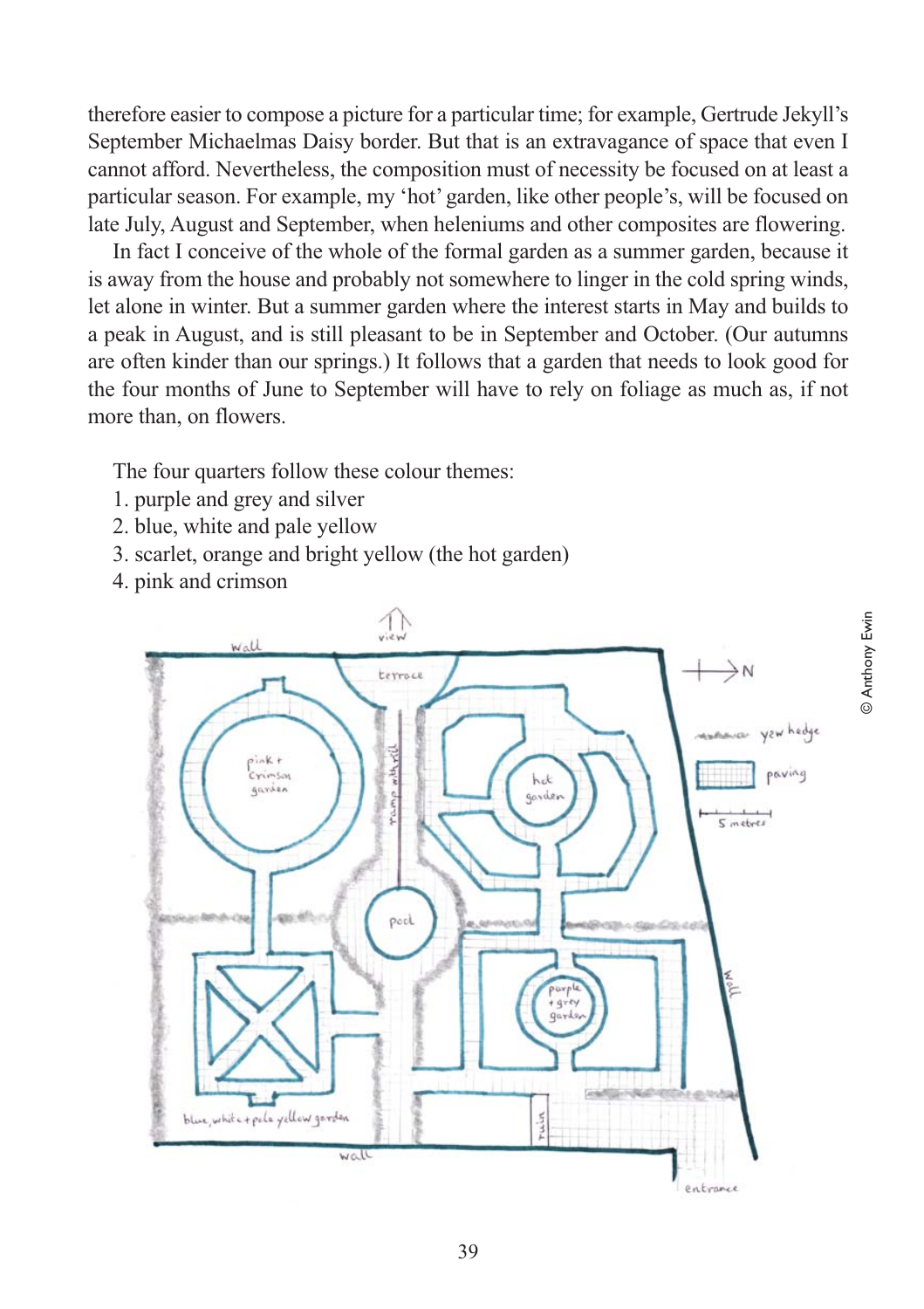Why have I adopted a restricted colour range? Because I feel that colours look better if they are with complementary shades and not in savage contrasts. Of course I am following the tenets of Gertrude Jekyll, which I prefer to Christopher Lloyd's desire to shock. I am looking for harmony rather than contrast. Until I have seen it well established in practice, I don't know if it will work here.

The purple and grey garden should have been the easiest to stock (fig. 4). There are numerous plants with grey or silver leaves – *Artemisia, Santolina, Pyrus*. They tend to be fine leaved, even filigree, so there might be some problem in finding broad-leaved plants for contrast. *Celmisia* and *Astelia* are possibilities, but not easy to grow well. Yuccas are dark green but might be considered to have a little grey-green tone. There are purple broad-leaved plants such as *Sambucus* f. *porphyrophylla* 'Guincho Purple' and 'Black Beauty'.

My matrix for the purple and grey garden involves the recurrent theme of purple *Sambucus, Artemisia* 'Powis Castle' and *Salix exigua* to provide the context for the



purple flowers of *Iris, Campanula, Aster, Clematis*, etc. The subtly coloured leaves of *Rosa glauca* and *Vitis vinifera* 'Purpurea' fit in well and provide variety.

The blue, white and paleyellow garden (fig. 5) has glaucous (i.e. bluish) leaved plants but there are not enough to furnish the whole garden without becoming tedious. I have planted many *Ruta graveolens* 'Jackman's Blue' (fig. 6) which has beautiful blue foliage; and there is also *Berberis*

Fig. 4 The purple and grey garden with *Aster* x *frikartii* 'Mönch'

*temolaica*. There are a number of conifers, including *Juniperus horizontalis* and *J*. 'Grey Owl', *Chamaecyparis pisifera* 'Boulevard', and the very glaucous *Picea pungens* 'Koster' (which would be too stiff), but too many conifers make the garden feel dead.

Thus there are some good low-growing glaucous plants – which could be used repetitively – but there are no large shrubs which could be used in that way unless I was prepared to put in a lot of conifers – which I was not.

In contrast to the glaucous leaves are the yellow leaves of *Sambucus racemosa* 'Plumosa Aurea', *Catalpa bignonioides* 'Aurea', *Cotinus coggygria* Golden Spirit, and various grasses. Too much yellow foliage would look anaemic (not to say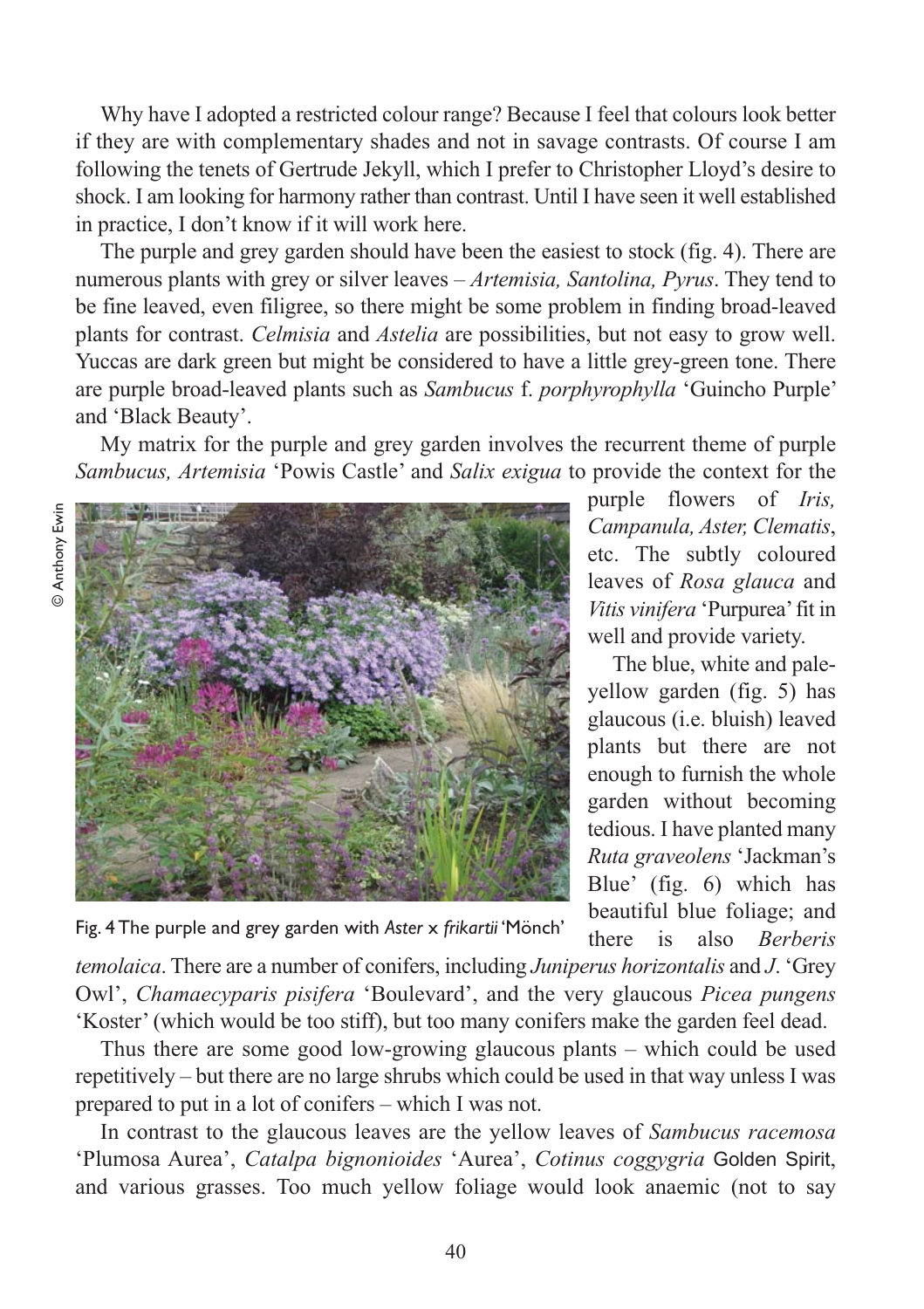jaundiced) and some plants in their yellow-leaved form, such as *Choisya ternata* Sundance, can look decidedly ill.

With the lack of glaucous plants and the need to go easy on the yellow-leaved plants, of necessity I had to fall back on more green leaves. Some are emphatically handsome, such as *Magnolia grandiflora* 'Victoria', and there are four dark-green yew pyramids forming in each corner.

Although this garden is nominally restricted to pale yellows, it has to accommodate some euphorbias, that problematic but indispensable tribe. Their flowers are usually acid yellow (as in *E. polychroma*) or lime green (as *characias*). *Myrsinites* has the benefit of glaucous leaves. The trick will be to keep the acid yellow away from the pale yellow

(and the white). Both will happily contrast with the blue.

For the hot garden I looked for foliage that will keep up the temperature and not offer respite in the way that lush green leaves would. So I want truly bronze leaves which have an element of brown in them, rather than purple leaves. *Physocarpus opulifolius* 'Diabolo' seems to have the right tone. *Euphorbia griffithii* 'Dixter' has a

Fig. 5 The blue, white and pale-yellow garden

hot tone to its leaves and stems. Scarlet flowers backed by bronze leaves as in *Dahlia* 'Bishop of Llandaff' are ideal. (Figs 7 & 8.)

By contrast, in the pink and crimson garden I wish to indulge in lush green leaves. The main bed, which is circular, is edged with dark green box (figs  $9 \& 10$ ). Four mopheaded *Prunus lusitanica*, also dark green, are planted symmetrically at either side of the garden. There are a Fig. 6 *Ruta graveolens* 'Jackman's Blue'



© Anthony Ewin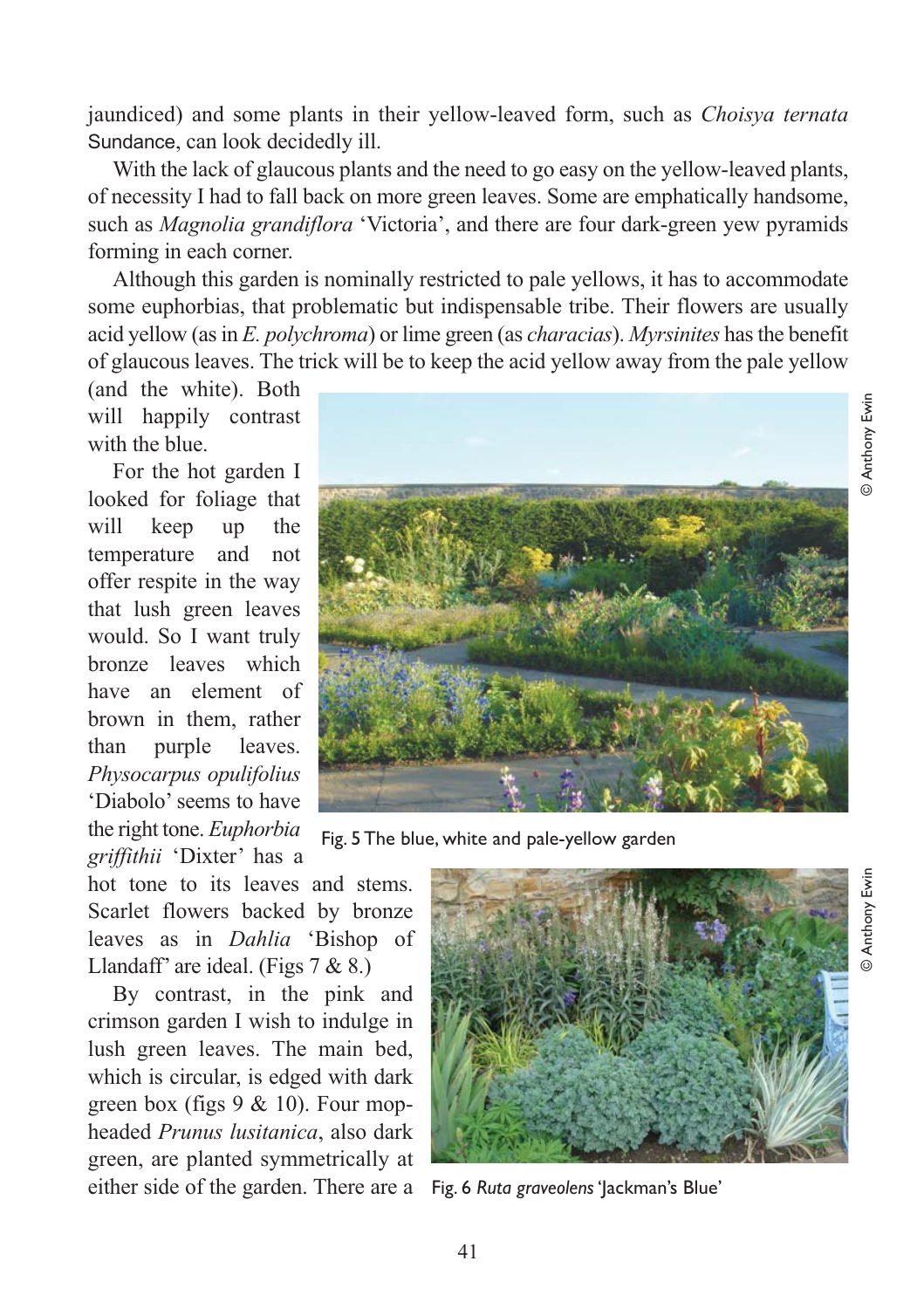number of *Cotinus coggygria* 'Royal Purple' with its dark red leaves. (I cannot understand why this is described as having purple or even bronze leaves, when in fact



Fig. 7 The hot garden



Fig. 8 Looking from the hot garden towards the cathedral

they are a beautiful matt dark red.) There will be a few white flowers so that the overall effect is not too sombre.

Within the rigour of the colour schemes and the formal design the planting is both informal and eclectic: herbaceous plants, bulbs, shrubs, small trees, roses, climbers. Annuals are used to fill the gaps and provide extra colour, particularly for later in the season. Herbaceous plants are planted in groups of three or so of the same variety where I have sufficient

numbers. I feel I have the freedom to try any combination of plants provided they conform to the particular colour scheme, but I admit that this doesn't always work.

I have tried making a planting plan and working to it. However, I found that once I was working on the ground the perspective seemed quite different and I kept changing my mind. I found it easier to place the plants on the ground and try to imagine what they would look like in the future. Moreover, it is a question of supply rather than demand; if I have a stock of certain plants then they will be used if they fit in. (I have built up a stock of plants from seed, cuttings and the HPS North East Group's plant table.) Of course I often plant things too close and have to move them the next year.